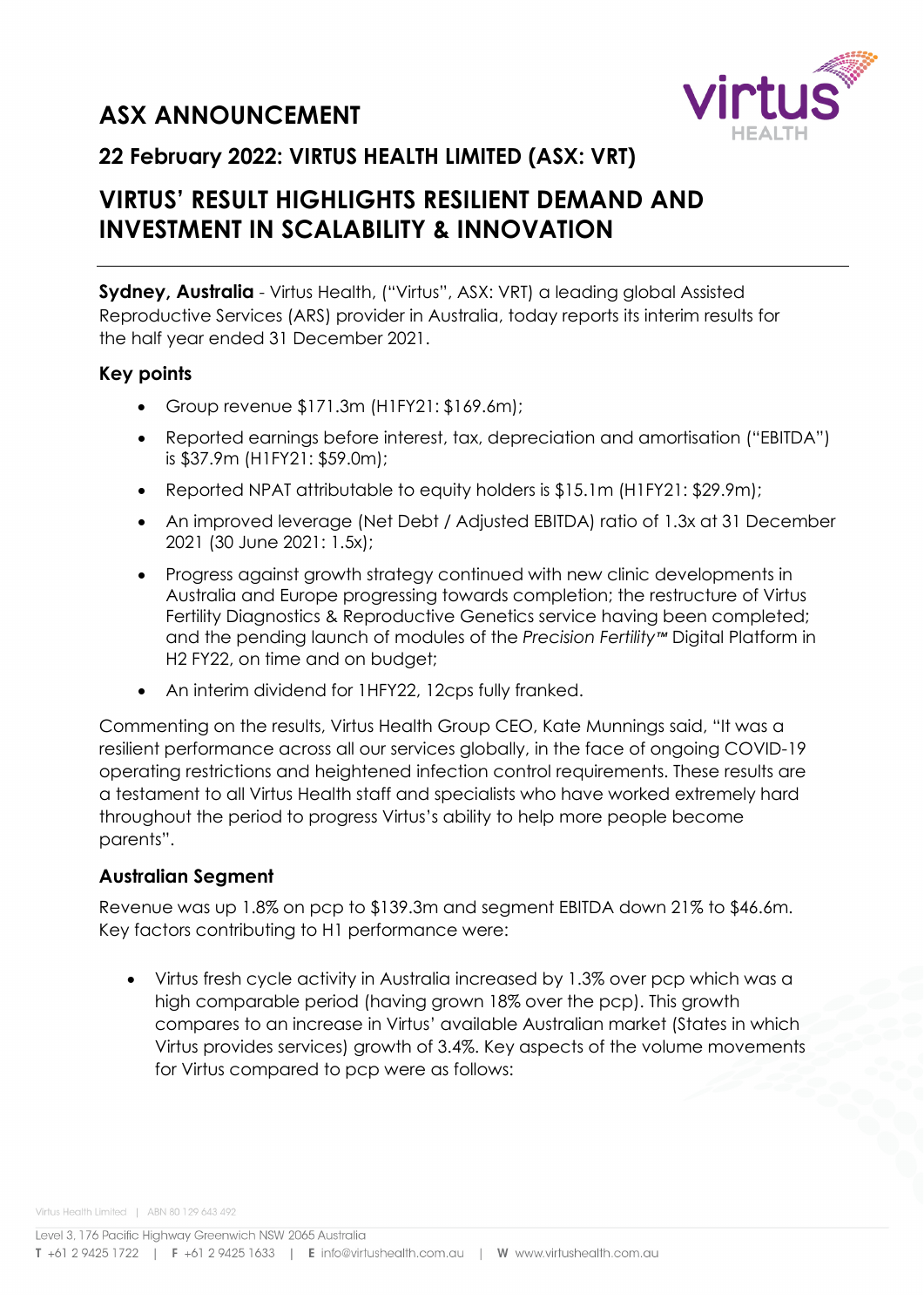

- o Premium service volumes (approximately 80-85% of Virtus Australia) increased by 1.2% with growth in all regions, building on 28.4% growth in the pcp. New South Wales, Queensland, Tasmania premium volumes exceeded market growth. Victoria recorded growth in premium cycles but was below market growth, impacted most by cancellations and deferrals in Q2.
- o Increase in The Fertility Centre (TFC) volumes (approximately 15-20% of Virtus Australia) across all States was limited to an increase of 1.7% as they were severely disrupted by the prolonged lockdowns in NSW in Q1 FY2022 which impacted our patients in Southwestern Sydney (epicentre of the Delta outbreak). Victoria's TFC operations were also impacted by COVID-19 capacity restrictions at The Women's Hospital in Q2 FY2022.
	- Whilst TFC nationally has been impacted to a greater extent than Premium services during the pandemic Virtus remains optimistic in the greater potential for post pandemic growth in this service given the expected accumulation of deferred demand.
- Fertility diagnostic revenue increased 8.5% in H1FY22 compared to pcp reflecting resilient IVF volumes and the increasing growth of Pre-Implantation Genetic Testing (PGT) activity. PGT also now has additional Medicare reimbursement which was introduced in the period, and Virtus services in reproductive genetics are now provided to other operators across the industry.
- In Day Hospitals, revenue increased by 4.3%, in part due to the growth in IVF activity mentioned above but more so the improvement in demand for non-IVF procedures and investment in state of the art equipment for specialist procedures. Non-IVF procedures now account for almost half of total day hospital revenue.
- Overall, EBITDA in the Australian segment decreased by \$12.5m compared to pcp. There were three main factors contributing to this decrease:
	- o Employee costs increased by \$2.8m in this period reflecting expansion of the workforce to sustain continued volume growth, as well as investments in clinical and donor resources, business development and genetic clinicians to support future growth. The increase also included annual CPI and increases in enterprise agreement related salaried staff.
	- o Gross margin was impacted by approximately \$2.0m from a higher number of COVID-19 related cancelled/deferred cycles and higher PPE for staff and patients to maintain robust COVID-19 response and safety plans. There were also costs ongoing from cleaning in clinics and hospitals from increased throughput and COVID-19 safety related precautions, and
	- o Australian Segment EBITDA in the pcp included \$7.7m of COVID-19 related Government assistance (JobKeeper Scheme).

Virtus Health Limited | ABN 80 129 643 492

Level 3, 176 Pacific Highway Greenwich NSW 2065 Australia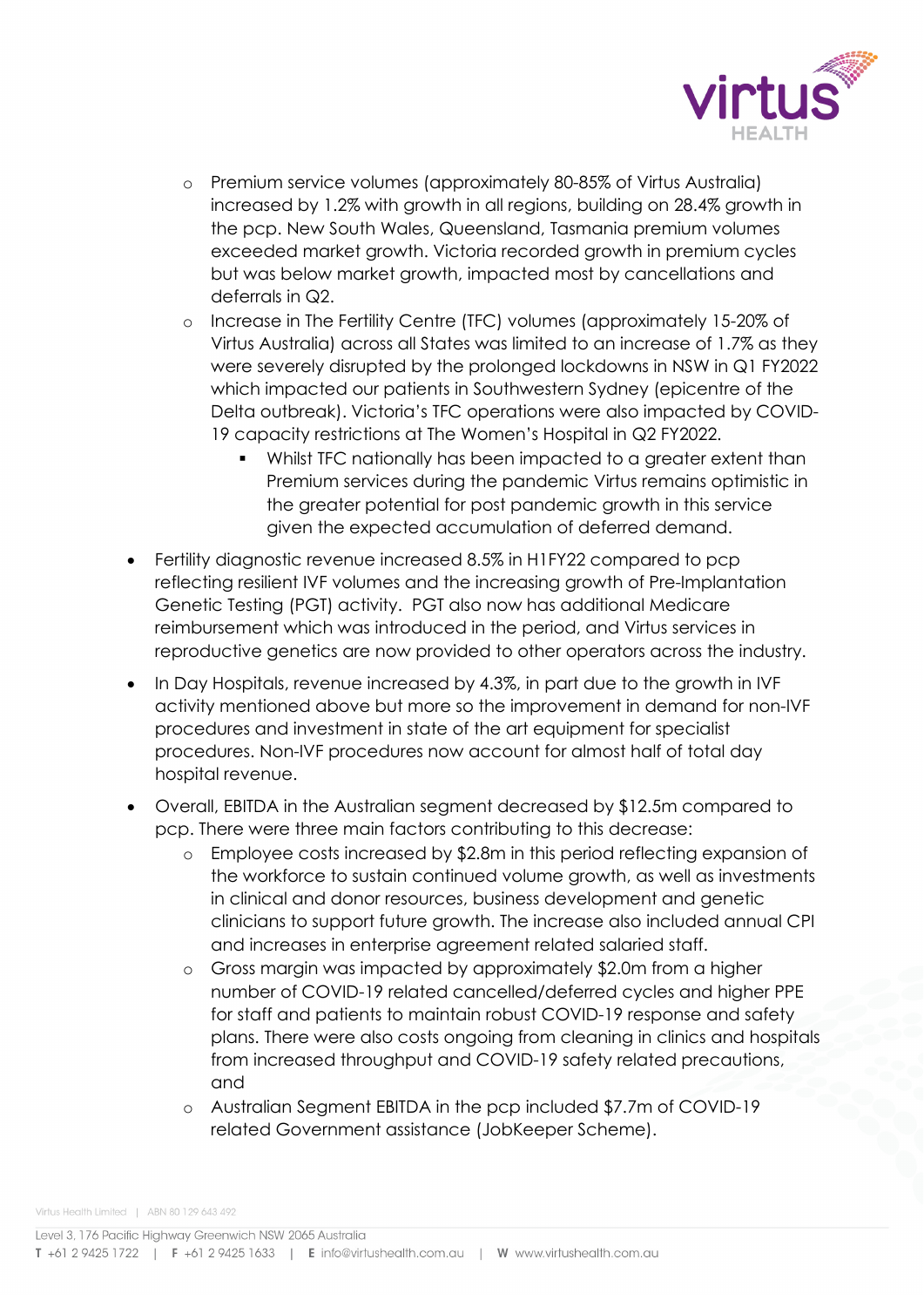

"This half, given the ongoing challenges of COVID-19, demonstrated the resilience of IVF as a non-discretionary service as well the sustaining nature of the underlying drivers of demand. This translated into revenue growth against what was considered record growth in the prior period and sets a new level of demand for fertility treatment in Australia. Virtus's network of specialists, staff, fertility diagnostics & reproductive genetics service and Day Hospital capability provides a market leading platform for patient access, best practice, collaboration and innovation into the future", said Ms Munnings.

#### **International Segment**

Virtus' international operations also demonstrated resilience in the period with EBITDA decreased by approximately \$1.5m compared to pcp.

- In the UK, Complete Fertility cycles were up 6.8% on pcp however EBITDA in local currency was down by £0.1m. This was due to investments made in the senior management team as part of a strategic review to improve efficiency and clinical success rates.
- Ireland experienced a weaker EBITDA in the first half despite a slight cycle volume increase of 0.8%. EBITDA in local currency decreased by €0.2m primarily related to pre-conception genetic screening (PGS) roll out delays impacting revenue per cycle. Volume growth was restricted by the constraints on the Ireland egg donation program and this also impacted EBITDA. PGS rollout is expected to be completed in H2 FY2022 and it is expected that the Egg Donation programme will also recommence in H2 FY2022.
- Virtus Danish clinics reported a combined decline in cycle volume of 8.4% which contributed to EBITDA in local currency decreasing by DKK2.7m compared to pcp. Return of COVID-related travel restrictions/reluctance impacted volumes. Management focus on Donor and pre-implementation genetic diagnostics (PGD) cycles has part-mitigated the volume shortfall. A new, larger and more modern facility in Copenhagen is being built for opening in FY2023 as Denmark remains an important hub for international patients who are expected to return as confidence in travel picks up with higher vaccination rates and easing of restrictions.
- Fresh cycle volumes in Singapore decreased by 16.3% which resulted in EBITDA in local currency decreasing by \$0.3m compared to pcp. The decline in volumes resulted from the early retirement of an experienced doctor for health reasons. Two additional doctors have been recruited and are expected to regain lost volumes going forward.

"Results across our International services demonstrated resilience to their unique market and business factors and reflected progress in operating efficiency and capacity as well as investments to benefit future growth" said Ms Munnings.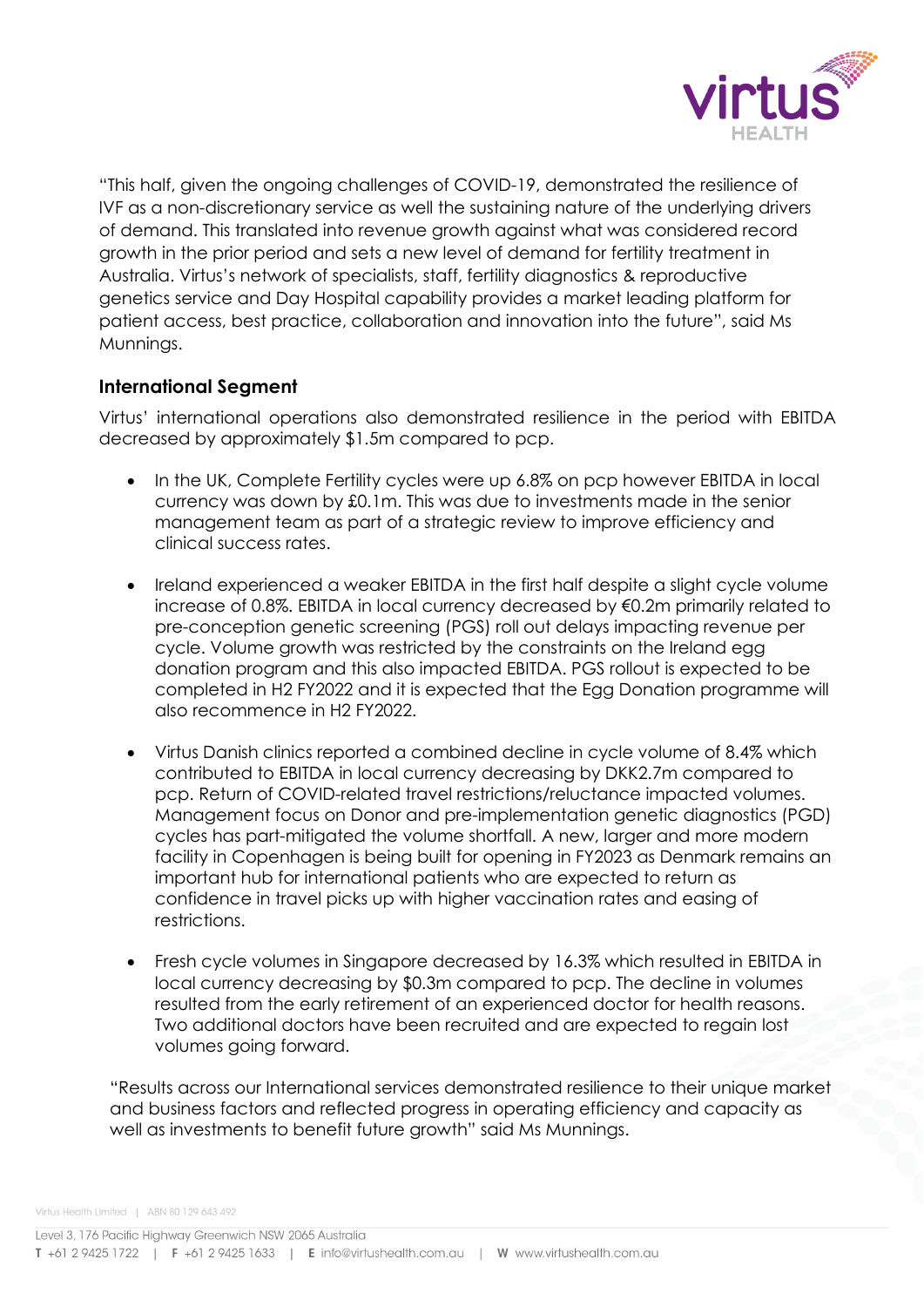

### **Capital Management**

During the financial period, Virtus reduced its Net Debt from \$108.0m at FY21 to \$76.5m at 31 December 2021. At 31 December 2021, the group is in compliance with its debt covenants following another period of strong cash generation. Virtus has debt funding capacity of greater than \$158m as at 31 December 2021.

An interim dividend of 12.0 cents per share fully franked has been declared (FY21: final dividend 12 cents). The interim dividend will have a record date of 24 March 2022 and will be payable on 14 April 2022. The interim dividend represents a payout ratio of ~65% with the target forward dividend payout ratio to be based on a full year dividend range of 45-55% to enhance balance sheet flexibility for investment in organic and inorganic growth initiatives.

| <b>Metric</b>                                | H122<br>(A\$m) | H121<br>(A\$m) | <b>Variance</b><br>(%) |
|----------------------------------------------|----------------|----------------|------------------------|
| <b>Revenue</b>                               | 171.3          | 169.6          | $+1.0$                 |
| <b>Reported EBITDA</b>                       | 37.9           | 59.0           | $-35.7$                |
| <b>PBT</b>                                   | 21.5           | 42.4           | $-49.3$                |
| <b>NPAT Pre-minorities Reported</b>          | 15.3           | 30.3           | $-49.5$                |
| <b>NPAT attributable to Virtus</b><br>owners | 15.1           | 29.9           | $-49.5$                |
| <b>Basic EPS (cps)</b>                       | 18.06          | 37.42          | $-51.7$                |
| <b>Diluted EPS (cps)</b>                     | 17.91          | 36.98          | $-51.5$                |

#### **Key Financial Results**

#### **Business Outlook**

The Australian ARS market has continued to be resilient throughout FY2021 and H1 FY2022 despite the varying outbreaks of the different COVID-19 variants, and accompanying Government responses during H1 FY2022.

The most recent outbreak of the COVID-19 Omicron variant has resulted in a much larger number of people being infected across most Australian states. While access to ARS treatment and elective surgeries has continued in all states; heightened infection control and safety protocols, including a strict requirement for our doctors and staff to self-isolate when displaying symptoms or being identified as a casual or close contact; is contributing to some deferral of certain treatments. There were some restrictions imposed in Victoria subsequent to 31 December 2021 but they were lifted after a two week period. This further highlighted the importance of providing continuous access to fertility services.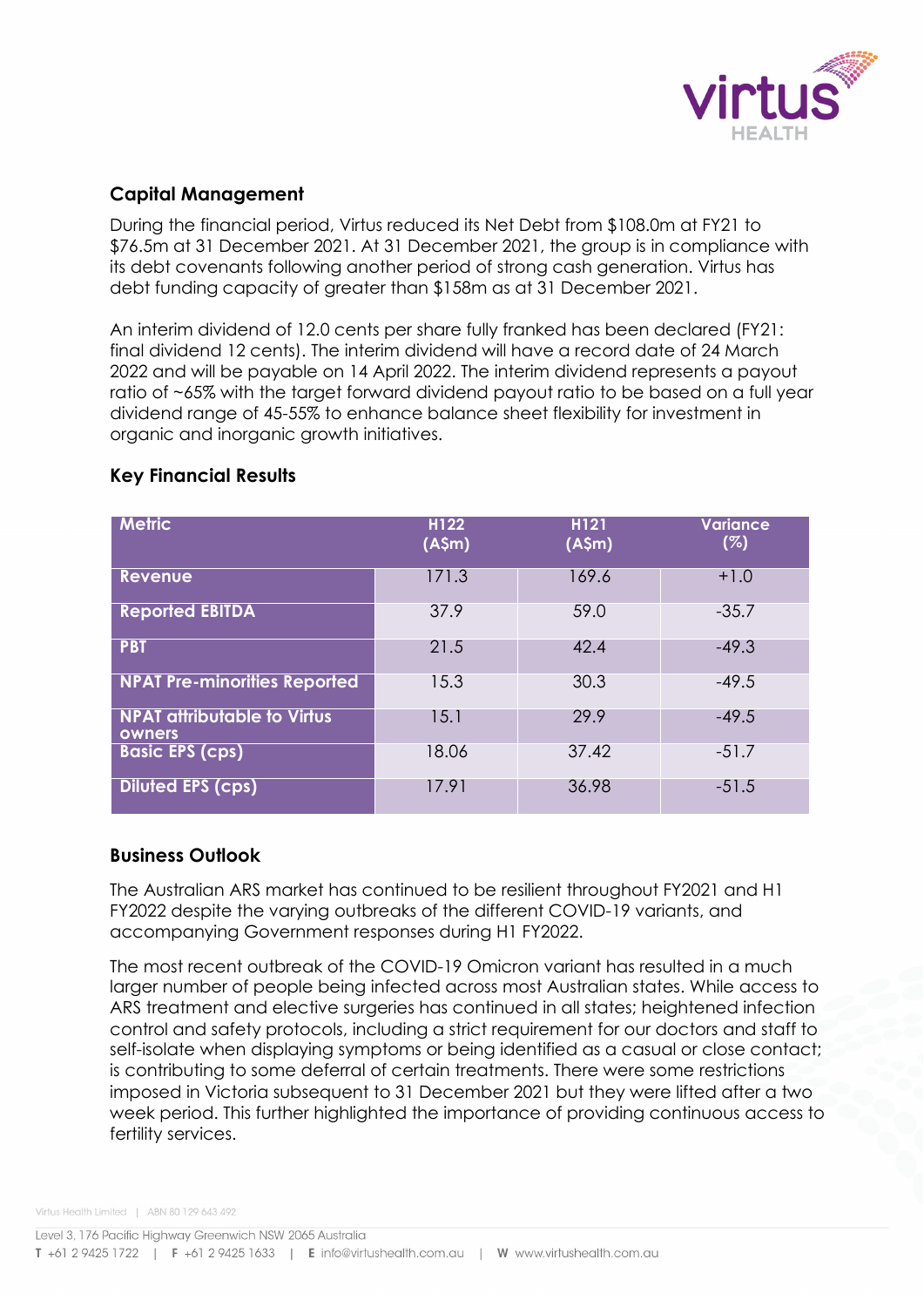

International ARS markets also continued to operate in the context of high numbers of COVID-19 cases and border closures. These conditions delayed the recommencement of our egg donation program in Ireland and our ARS "hub" strategy in Denmark.

We remain confident that with Virtus's unique multiple market portfolio any of the potential near term impacts of COVID-19 on demand will likely be reflected as deferred, but not lost demand for ARS services.

Virtus has continued to invest in state-of-the- art clinics and labs with new clinics under development in FY2022 to support growth in Sydney (Nepean), Brisbane and Copenhagen. Our *One Lab* strategy also continues to be deployed to further improve IVF success rates. In FY2021 the Board approved the business case for the deployment of the *Precision Fertility™* Digital Platform which will be a key investment in FY2022/23 and thereafter will support growth and drive efficiencies. That program of work is on time and on budget and the "go live" of the *Precision Fertility™* Digital Platform is expected from the end of 2022. A commercialisation strategy is also under development given the unique nature and IP ownership that Virtus will have in this new platform.

The demand for ARS in H2 FY2022 and beyond will be influenced by a number of factors including, in the near term, consumer sentiment being focused on home and family, global vaccination rollout effectiveness and consumer confidence during the high number of COVID-19 cases. The disruption in December 21 and January 22 is likely to have a negative impact on H2 FY2022 from deferrals and cancellations that may not all be caught up within H2 FY2022.

Ms Munnings added: "Whilst we acknowledge the near-term downside risk from impacts associated with COVID-19, we see that in the medium term, ARS demand will continue to be influenced by trends in maternal age, greater fertility choices and improvements in success rates. Virtus is well positioned to service the ongoing demand for ARS as well as to further diversify revenue via growth in its Day Hospitals and its fertility diagnostic and reproductive genetics service."

#### **Investor Conference Call and Webcast**

Investors are invited to join a conference call and webcast presentation hosted by Kate Munnings, Group CEO, and Matthew Prior, Group CFO on **Tuesday 22 February 2022 at 9:30am AEDT**. To access the call and webcast, please use the log in details below.

#### • **Conference Call Registration:** <http://apac.directeventreg.com/registration/event/7777285>

*Please note: upon registering online, you will receive a confirmation with phone numbers to dial into the conference call together with a unique passcode.*

• **Webcast:** <https://webcast.openbriefing.com/8517/>